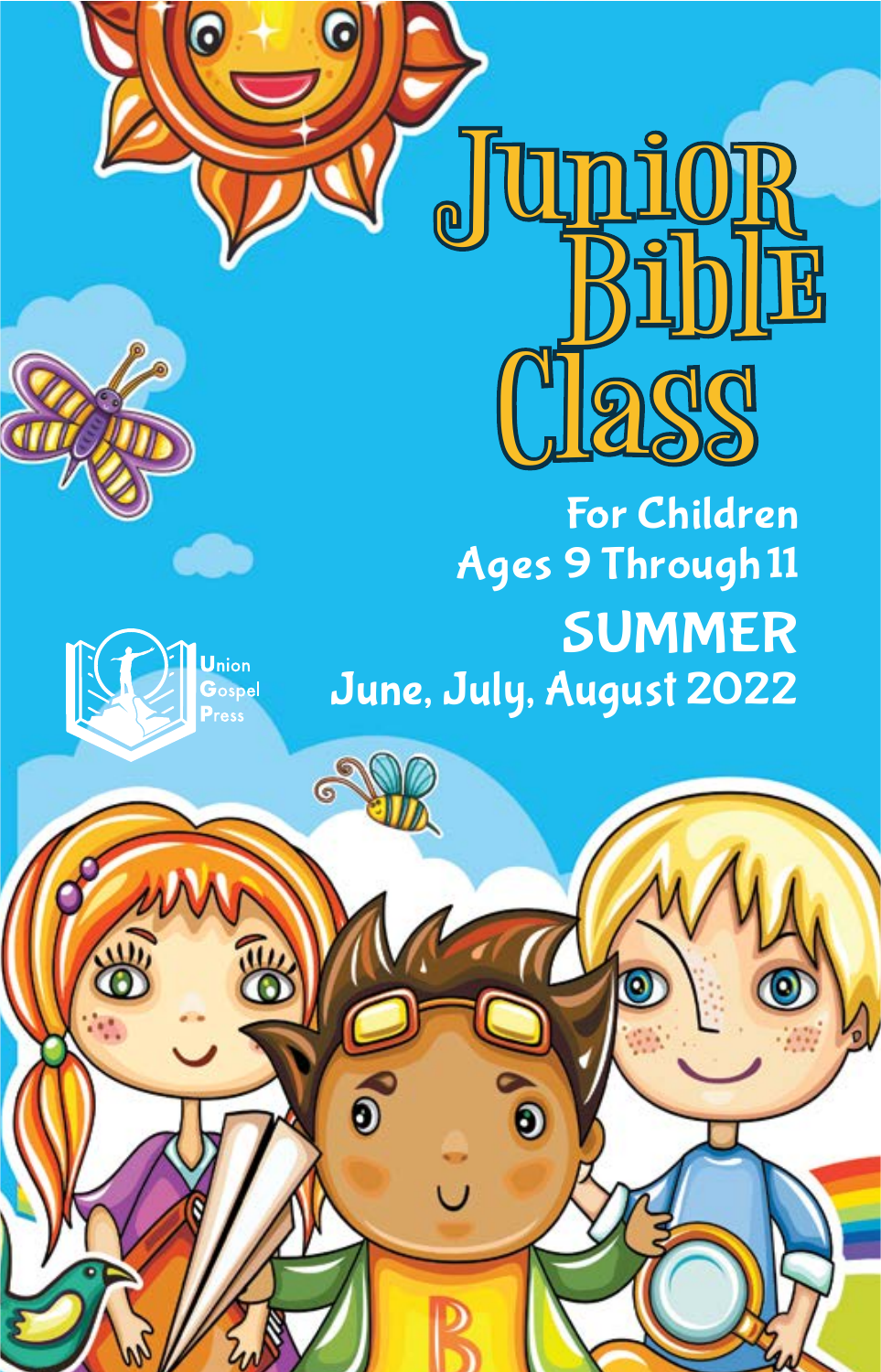# **Junior Bible Class**

**SUMMER QUARTER June, July, August 2022**

| Just for Juniors …………………………………………………………………………………… |  |
|---------------------------------------------------|--|
|                                                   |  |

#### **Servants and Healers**

#### **UNIT I: Faithful to Serve**

| June 5—God Has a Job for Samuel—I Samuel 3:1-9, 19-20: 7:3-5, 10, 12 ……………………………… |     |
|-----------------------------------------------------------------------------------|-----|
|                                                                                   | - 9 |
| June 19—Asaph Cries Out to God—Psalm 73:1-3, 12-13, 16-18, 21-26 ………………………… 13    |     |
|                                                                                   |     |
|                                                                                   |     |

#### **UNIT II: Faithful to Prophesy**

| July 3—Haggai Urges the People to Serve God—Haggai 1:1-11 …………………………………………………………… |  |
|-----------------------------------------------------------------------------------|--|
|                                                                                   |  |
| July _17—Habakkuk Praises God's Faithfulness—Habakkuk 2:1-5: 3:17-19  28          |  |
| July 24—Ezekiel Gives God's People Hope—Ezekiel 37:1-14 ………………………………………………………………… |  |

#### **UNIT III: Faithful to Heal**

**Editor in Chief: Kenneth Sponsler Edited and published quarterly by**



**THE INCORPORATED TRUSTEES OF THE GOSPEL WORKER SOCIETY UNION GOSPEL PRESS DIVISION Rev. W. B. Musselman, Founder**

> **Price: \$3.25 per quarter\* \$13.00 per year\*** *\*shipping and handling extra* **ISBN 978-1-64495-232-0**

This material is part of the "Christian Life Series," copyright © 2022 by Union Gospel Press. All rights reserved. No portion of this publication may be reproduced in any form or by any means without written permission from Union Gospel Press, except as permitted by United States copyright law. Edited and published quarterly by The Incorporated Trustees of the Gospel Worker Society, Union Gospel Press Division. Mailing address: P.O. Box 301055, Cleveland, Ohio 44130-0915. Phone: 216-749-2100. www.uniongospelpress.com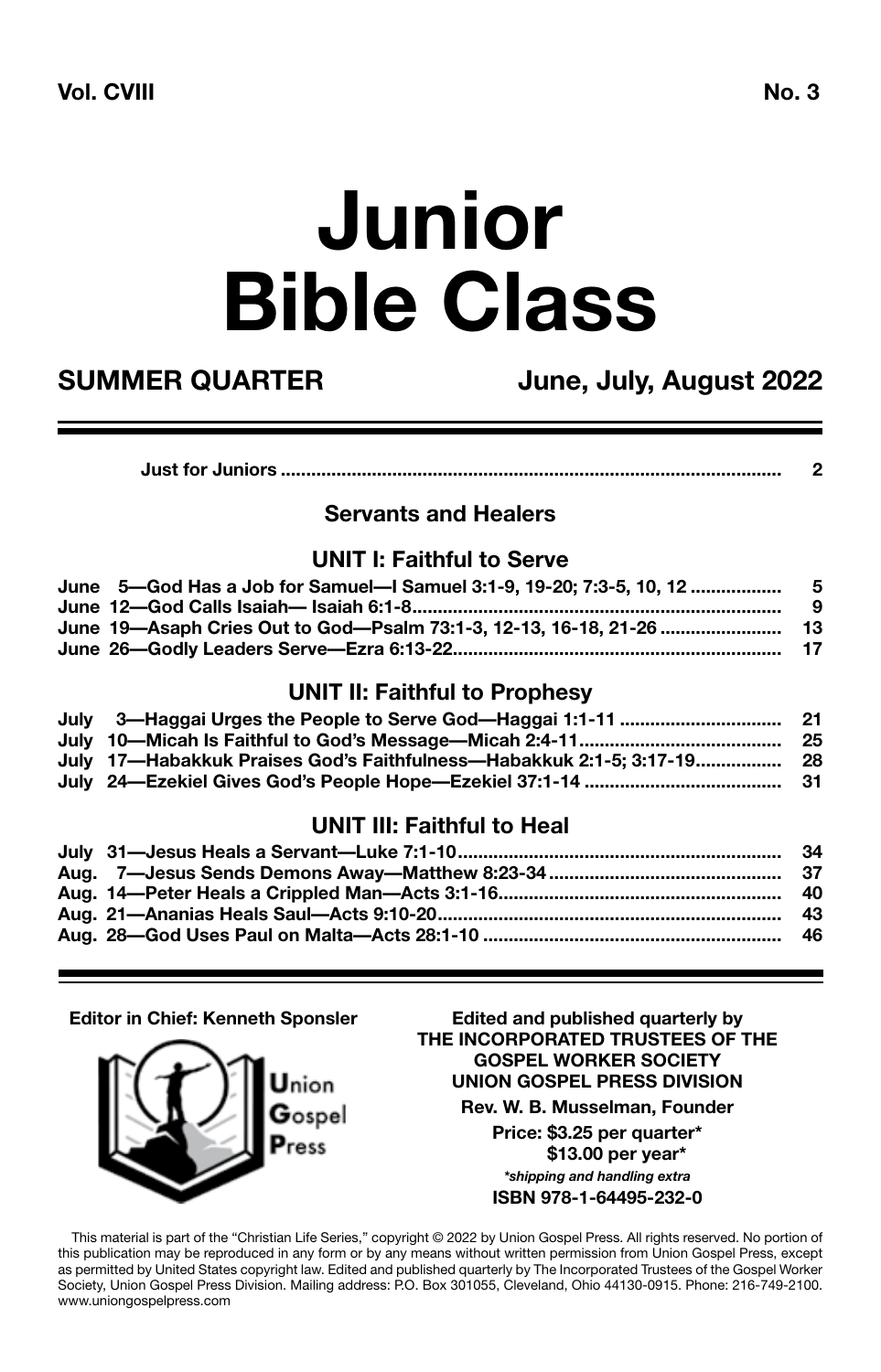## JUST FOR JUNIORS

**Summer 2022**

**The Incorporated Trustees of the Gospel Worker Society Union Gospel Press Division P.O. Box 301055 Cleveland, Ohio 44130**

### *Hi, Juniors,*

Would you like to be rich and famous? Maybe then you would not have to do much work. You could pay others to do a lot of the work for you. They could serve you meals, clean your house, and drive you around hold on, that probably sounds like the things your mom or dad already does for you.

Jesus taught about being servants to others. He did not just teach about it; He lived it. Jesus came to earth to serve others. He did that because of His love for us, and He wants us to be like Him.

This quarter's lessons deal with being faithful servants. When we serve others, we are serving God! We can find examples of people serving God and others throughout the Bible. The Old Testament is full of examples of people serving. One example is Samuel. He was young like you when he first served the Lord. You are never too young to be a servant for God.

A man named Isaiah told God that he would serve Him. He was sent to tell the people of Israel messages from God. Another example of a servant was a man named Asaph. He was a musician in Israel. He trusted in God to help him faithfully serve Him and others. Ezra was a man who faithfully helped the people of Israel to rebuild and worship in God's temple.

Do you know what prophets are? In the Bible, they were people who spoke for God to others. One of them was named Haggai. He was faithful to God by helping people to serve God. Another prophet was named Micah. He was a faithful servant to God when others were not. God gave Micah a message for Israel, and he faithfully told them what God said. Habakkuk was a prophet who served God by telling others how faithful God is. Ezekiel was a prophet who served God by bringing His message of hope to Israel. God also wants you to give a special message to others. You can tell your friends and family about Jesus.

You will also learn about miracles of healing God did through His servants. Jesus is God's greatest servant. He healed many people, including the servant of an army commander and two men troubled by demons. God also healed people through servants such as Peter, John, Ananias, and Paul. They faithfully gave God the glory for the miracles.

There are always ways God and others serve. When you serve others, make sure you have the right attitude. Serving is caring for others and not yourself. Serving is about bringing glory to God.

Your friend, *Don Ruff*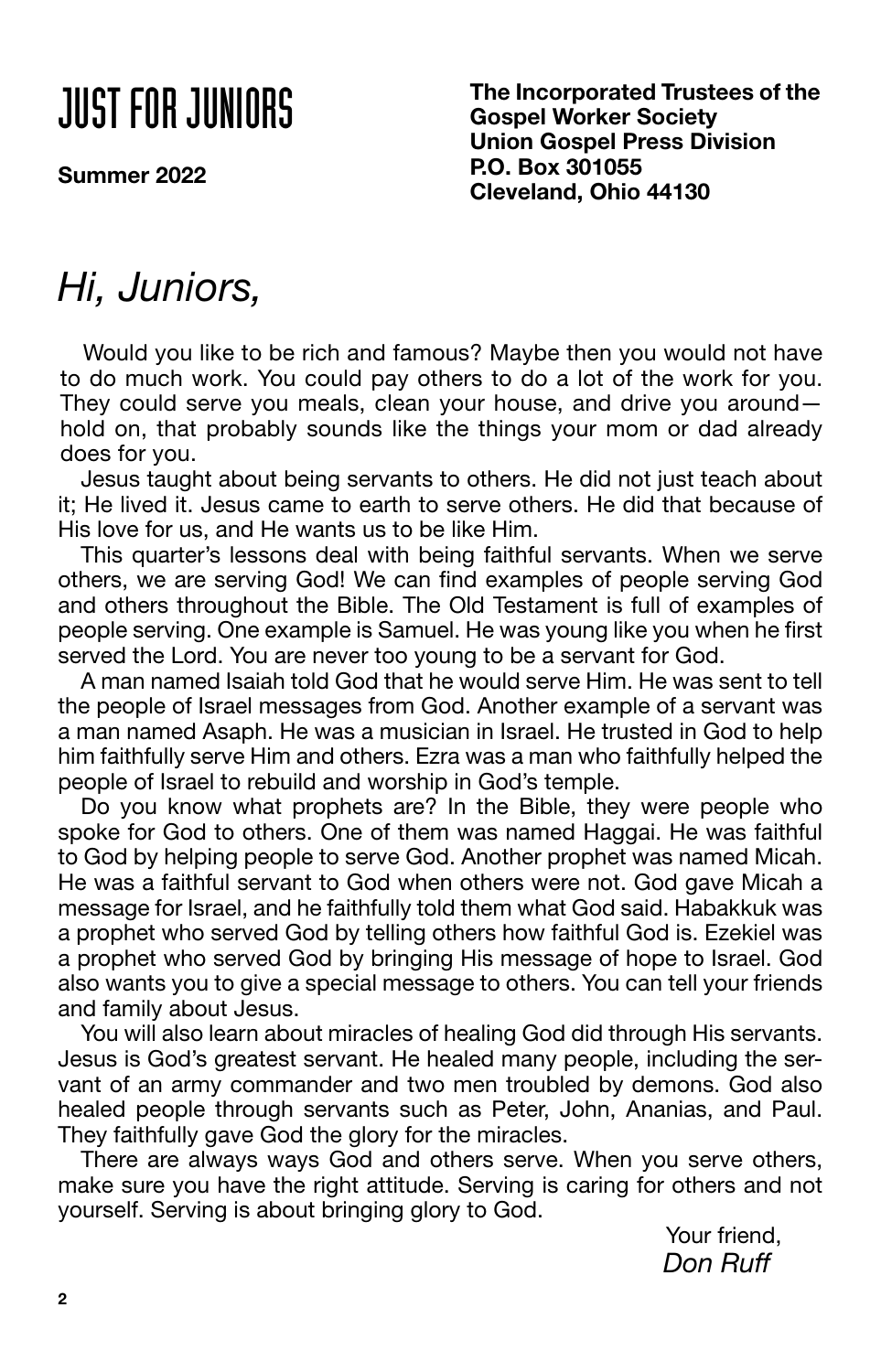### NAME THE FAITHFUL

**BY DON RUFF** 

**Write in the blank the name of the correct faithful person from the list below.** 

ANANIAS ASAPH CENTURION EZEKIEL EZRA HABAKKUK HAGGAI ISAIAH JESUS MICAH PAUL PETER SAMUEL

- 1. disciple God used to heal a crippled man
- \_\_\_\_\_\_\_\_\_\_\_ 2. prophet who brought God's message of hope to Israel
- **Example 2.** S. young boy God called to serve Him as prophet and priest of Israel
- \_\_\_\_\_\_\_\_\_\_\_ 4. man who wrote a psalm about trusting God when life seemed unfair
	- \_\_\_\_\_\_\_\_\_\_\_ 5. man who healed two men who had demons troubling them
- \_\_\_\_\_\_\_\_\_\_\_ 6. prophet who had a vision of God on His throne
- **The U.S. 2018 Studies 10 and Studies 10 and Studies 20 and Studies 20 and Studies 20 and Studies 20 and Studie** servant
- \_\_\_\_\_\_\_\_\_\_\_ 8. prophet who was faithful to tell Israel about God's message of judgment
- \_\_\_\_\_\_\_\_\_\_\_ 9. prophet who praised God for His faithfulness during difficult times
- 10. missionary God used to heal people on the island of Malta
- 11. prophet who told the people of Israel that they needed to put God first
- 12. he obeyed and trusted God to heal Paul
	- 13. priest and scribe who led worship in the rebuilt temple

### **ANSWERS:**

1. Peter; 2. Ezekiel; 3. Samuel; 4. Asaph; 5. Jesus; 6. Isaiah; 7. centurion; 8. Micah; 9. Habakkuk; 10. Paul; 11. Haggai; 12. Ananias; 13. Ezra.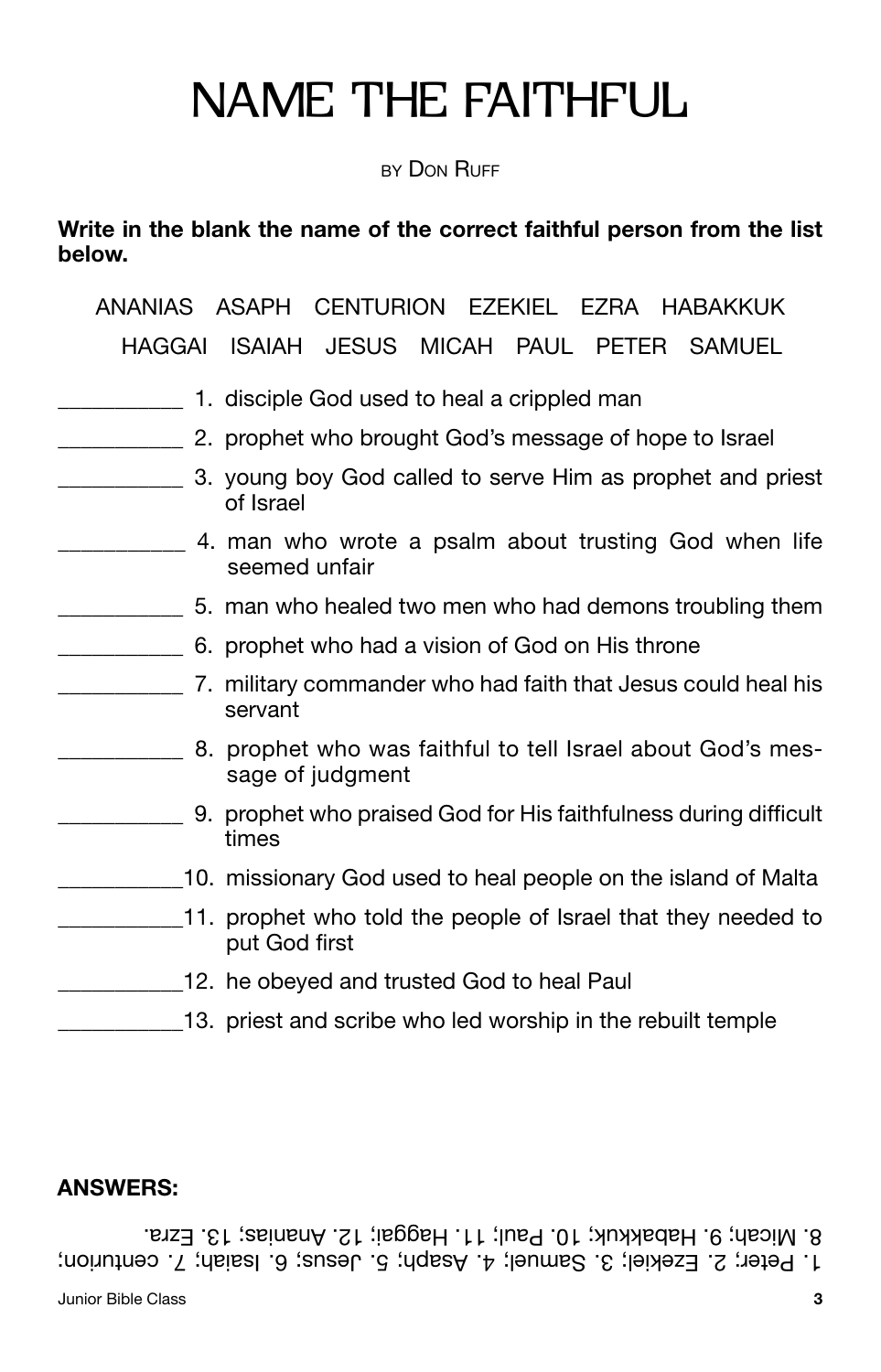### Rejoice! God Is Good!

It was the first Sunday of the month. *That means this afternoon, I'll go with Dad to the nursing home for church service,* thought Caleb. Every month, their church took a turn holding a service at the Willow Lake Nursing and Rehabilitation Center.

Caleb had mixed feelings about going. He enjoyed serving the Lord with Dad. He liked singing songs for the people, who smiled and nodded in time with the music. He liked to see them looking happy, and he believed he helped them have an enjoyable moment in the day.

But Caleb did not like seeing people in wheelchairs or watching them walk slowly with a cane or walker. Some of the people could not hear well. Some of them could not get out of their beds unless someone helped them. Many of them had sores on their arms and legs. Caleb felt sad to see so much suffering. He was also a little afraid of getting old, if that was what happened.

As usual, after lunch and a short rest, Dad and Caleb got into the car to go to the nursing home. Soon they were inside, greeting the people as they began gathering in the activity center for the service.

One lady was grouchy. When Caleb smiled and said, "Good afternoon!" she looked at him and answered gruffly, "What's so good about it?" Caleb did not know how to answer her. It made him feel uncomfortable, so he quickly talked to someone else.

Mr. Parker was there, as always. He was a happy man, even though he was missing a leg. Caleb did his best not to look in the direction of his leg while they shook hands.

"Good afternoon, young man!" said Mr. Parker. "I hope you're having a good week. Isn't God good?" he continued.

"Yes, sir. God is good!" replied Caleb. He wondered how Mr. Parker could think God is good when he had only one leg. That was a puzzle to him.

Caleb's thoughts were cut short by the start of their singing time. Then Dad read some Scripture and talked about its meaning. He read Philippians 4:4: "Rejoice in the Lord alway: and again I say, Rejoice."

Dad said, "Joy does not depend on what happens in life. Good things happen, but so do bad things. We are told to rejoice in the Lord always, not just in the good times."

After the service, Caleb and Dad spent time talking to some of the residents. When chatting with Mr. Parker, Caleb sat quietly as he gave his testimony. Mr. Parker told them about some of the tragedies in his life: losing a son in the war, having a car accident that caused him to lose his leg, and now living alone because his wife had passed.

Mr. Parker smiled through his tears. He said, "Don't forget what I told you, Caleb. God is good! He loves me and will never leave me!"

Caleb was glad he had helped with the nursing home service. He was thankful for Mr. Parker's joyful example.

*—Carol Burton.*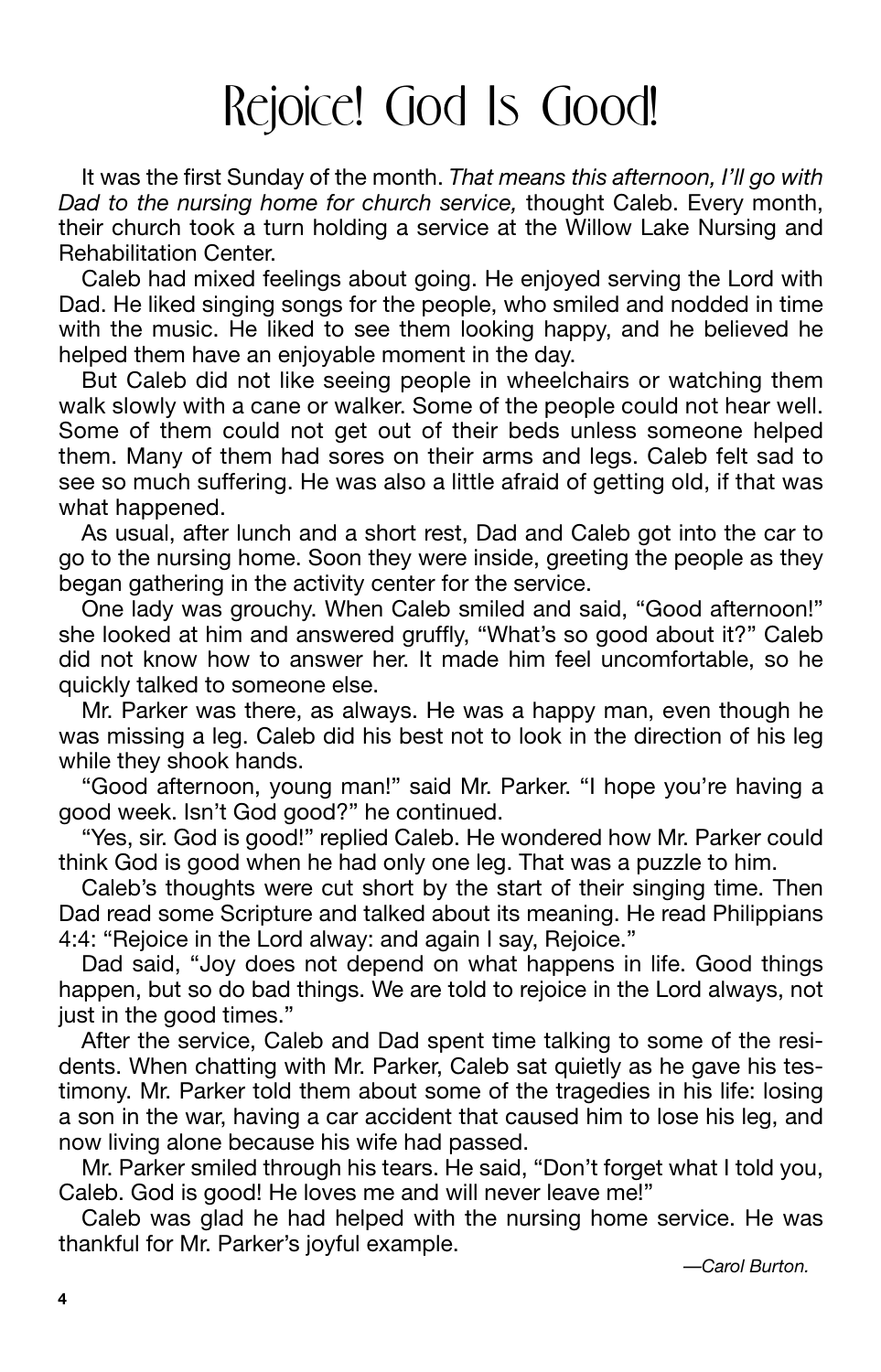

© The Classic Bible Art Collection

Eli helped Samuel realize that he had heard from God.

### God Has a Job for Samuel

Lesson Text: I Samuel 3:1-9, 19-20; 7:3-5, 10, 12

**GOLDEN TEXT—"And the Lord . . .called as at other times, Samuel, Samuel. Then Samuel answered, Speak; for thy servant heareth" (I Samuel 3:10).**

### Scripture Lesson Text

**I SAMUEL 3:1** And the child Samuel ministered unto the Lorp before Eli. And the word of the Lord was precious in those days; *there was* no open vision.

**2 And it came to pass at that time, when Eli** *was* **laid down in his place, and his eyes began to wax dim,** *that* **he could not see;**

3 And ere the lamp of God went out in the temple of the Lorp, where the ark of God was. and Samuel was laid down *to sleep;*

**4 That the Lord called Samuel: and he answered, Here** *am* **I.**

5 And he ran unto Eli, and said, Here *am* I; for thou calledst me. And he said, I called not; lie down again. And he went and lay down.

**6 And the Lord called yet again, Samuel. And Samuel arose and went to Eli, and said, Here** *am* **I; for thou didst call me. And he answered, I called not, my son; lie down again.**

7 Now Samuel did not yet know the Lord, neither was the word of the Lorp yet revealed unto him.

**8 And the Lord called Samuel again the third time. And he arose and went to Eli, and said, Here** *am* **I; for thou didst call me. And Eli perceived that the Lord had called the child.**

9 Therefore Eli said unto Samuel, Go, lie down: and it shall be, if he call thee, that thou shalt say, Speak, Lorp; for thy servant heareth. So Samuel went and lay down in his place.

19 And Samuel grew, and the Lord was **with him, and did let none of his words fall to the ground.**

20 And all Israel from Dan even to Beersheba knew that Samuel *was* established *to*  be a prophet of the Lord.

**7:3 And Samuel spake unto all the house of Israel, saying, If ye do return unto the Lord with all your hearts,** *then* **put away the strange gods and Ashtaroth from among you, and prepare your hearts unto the Lord, and serve him only: and he will deliver you out of the hand of the Philistines.**

4 Then the children of Israel did put away Baalim and Ashtaroth, and served the Lorp only.

**5 And Samuel said, Gather all Israel to Mizpeh, and I will pray for you unto the Lord.** 

10 And as Samuel was offering up the burnt offering, the Philistines drew near to battle against Israel: but the LORD thundered with a great thunder on that day upon the Philistines, and discomfited them; and they were smitten before Israel.

**12 Then Samuel took a stone, and set** *it*  **between Mizpeh and Shen, and called the name of it Eben-ezer, saying, Hitherto hath the Lord helped us.**